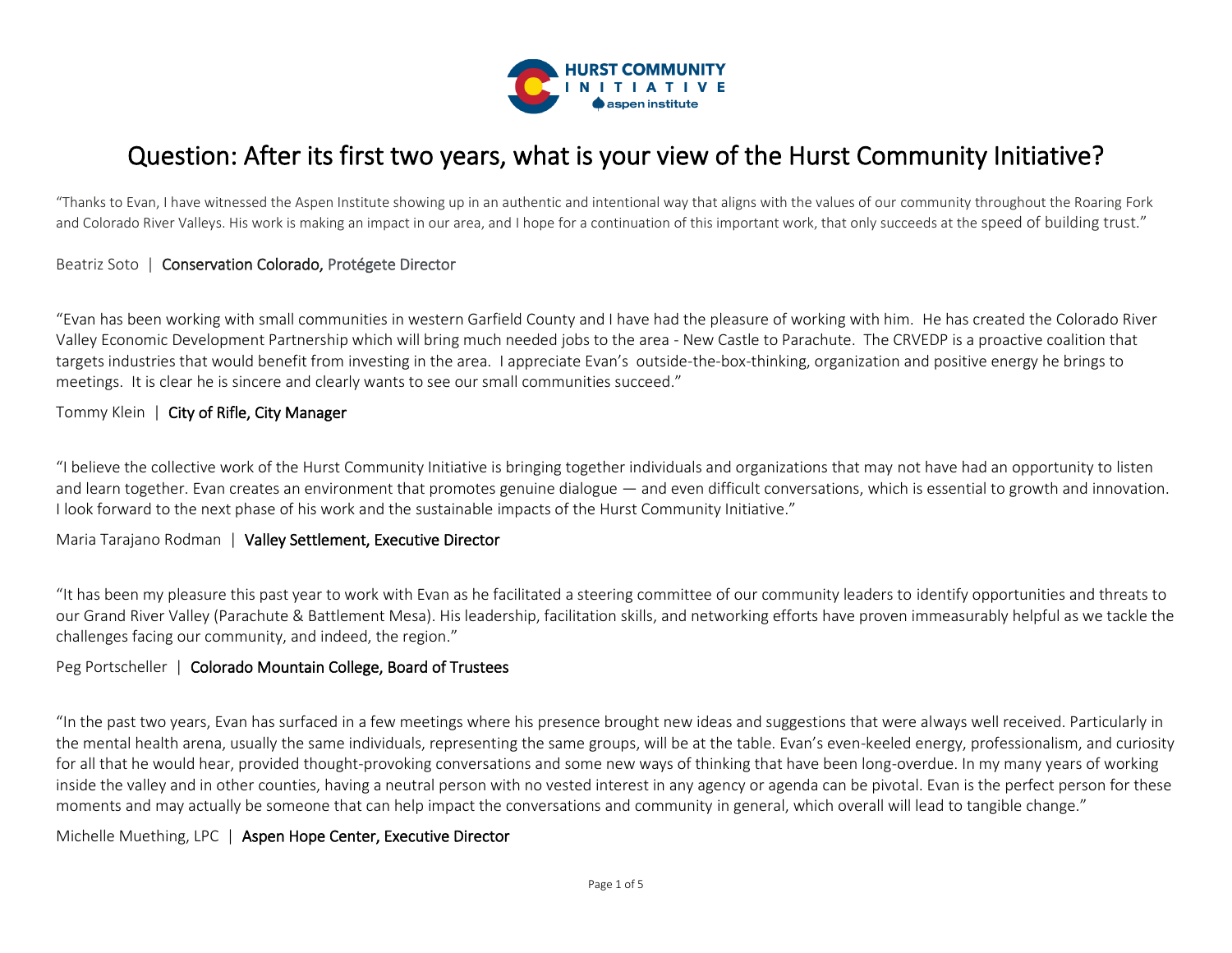

"As a new nonprofit leader in our community, Evan's work to foster connections and grow new collaborations is not only important, but critical to how we will be able to work together and find sustainable solutions for our entire region. Moving forward, the focus and initiatives that have been outlined as next steps specifically the collection, analysis, and distribution of good rural data —will be pivotal to our success."

# Breeze Richardson | Aspen Public Radio, Executive Director

"In the last two years, I feel much more connected to the Aspen Institute. Evan has made the work of my nonprofit, The Savings Collaborative (formerly LaMedichi) more visible. Moreover, he has made the work of the Aspen Institute more accessible and integral to the Roaring Fork and Colorado River Valleys. Perhaps most importantly, Evan has connected me to my peers and strengthened our collective ability to find collaborative solutions that make a positive difference in the community, particularly among the people in the most vulnerable circumstances. Under Evan's guidance, the community engagement work for the Hurst Community Initiative has become a vital part of our regional collaboration. I strongly believe in the potential of this work and would love to see the program continue to grow."

# Barbara Freeman | Financial Empower Initiative + The Savings Collaborative (formerly LaMedichi), Executive Director

"Evan believes, as do I, that regional collaborative dialogue is the best way to find solutions for the challenges of the day. To this end, he has worked to bring a diverse collection of folks together on multiple fronts to increase understanding and work cooperatively. I have personally participated in the regional speaker series and a thought-provoking leadership seminar. Evan put some structure around, and has become the biggest cheerleader, of our economic development conversations in the Colorado River Valley. Evan's value for the entire region is just beginning to bear fruit and I would like to see the program continue and increase its reach and influence."

# Jeff Layman | Town of Silt, Town Administrator

"I'm grateful for the relationships I now have with leaders who serve our community, thanks to participating in the Hurst Leadership Seminar. Now more than ever, we need conversations between people with different lived experiences and perspective, and I support Evan's work to see what's possible when we bring people together."

#### Jennifer Wherry | Alpine Legal Services, Executive Director

"I had the opportunity to participate in the inaugural year of the Hurst Leadership Seminar, and met with elected officials in the Roaring Fork, Colorado, and Eagle River Valleys weekly through a series of guided discussions. I daresay this program format, under Evan's direction, is the most effective leadership/relationship building program I have ever experienced. Evan's work at the Aspen Institute has the potential to change the future for the betterment of all our communities."

# Kathy Chandler-Henry | Eagle County, Board of Commissioners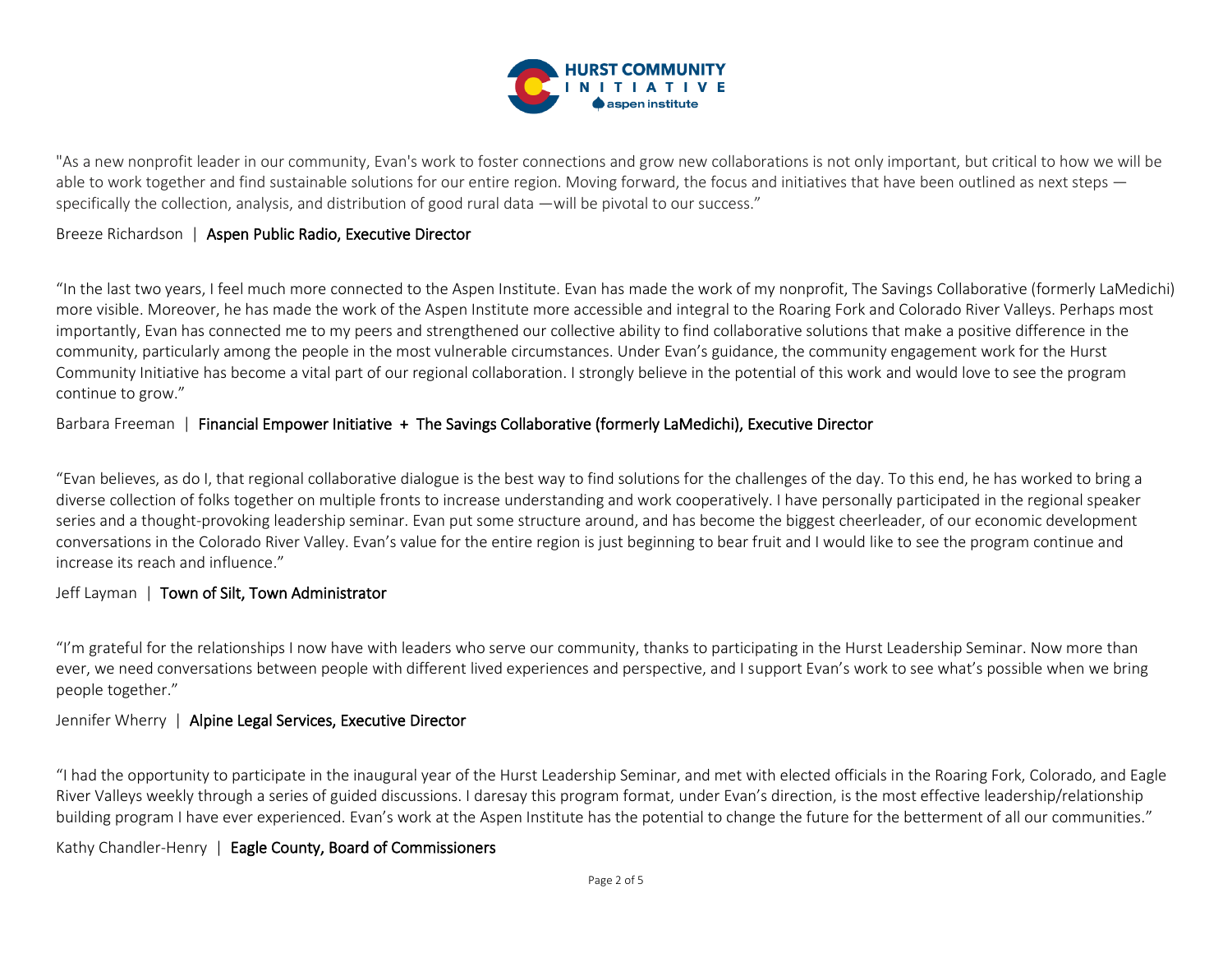

"The Hurst Leadership Seminar was a remarkable opportunity to not only explore ideas of human-scale, community leadership and collaboration, but also create strong relationships with my community peers that will help us all achieve greater things. Evan's role was pivotal in helping us comfortably explore those ideas and quickly create bonds among the group members. He managed to be both a guide -- fostering conversation and connection -- and an integral part of the group. I think such an intimate experience could only be successful with the trust and confidence in its guide, and Evan provided that effortlessly."

# Matt Scherr | Eagle County, Board of Commissioners

I have clearly experienced the value of having Evan facilitate/support conversations and working groups. We have critical issues on the table and people with great ideas and willingness to collaborate. At the same time, all those important players have their plates full. Their job and/or their time does not allow the space to convene and even simply organize the collective effort. Evan has done that masterfully! The impact is astounding and growing.

# Debbie Wilde | Valley Life For All, Executive Director + Glenwood Springs Housing Stability Coalition, Director

"I believe Evan's work in developing the Hurst Community Initiative for community leaders to come together and share ideas and have an open dialogue has been instrumental in keeping us engaged – and inspires us to continue to do the work we do. Growing this program now that Covid is becoming more endemic can only help us to further the community-wide goals that make this an amazing place to live."

#### Luis Yllanes | 5Point Film, Executive Director + Town of Carbondale Trustee

"I want to share my appreciation for the Hurst Leadership Seminar. I feel that Aspen Institute's local programs are of great value and a great connection for local leaders. The seminar has created bonds and open communication across our valley that will serve our community for years to come."

## Torre | City of Aspen, Mayor

"Evan does great work connecting key community members that otherwise would not be able to do so. The programs he manages create opportunities for dialogue between stakeholders that otherwise would not exist, and this is critical to the continued growth and development of our community. His thoughtfulness, approachability, and innovative way of thinking are assets to the programs he runs, and in consequence to our community."

#### Paz Escobar | Hotel Jerome, Human Resources Manager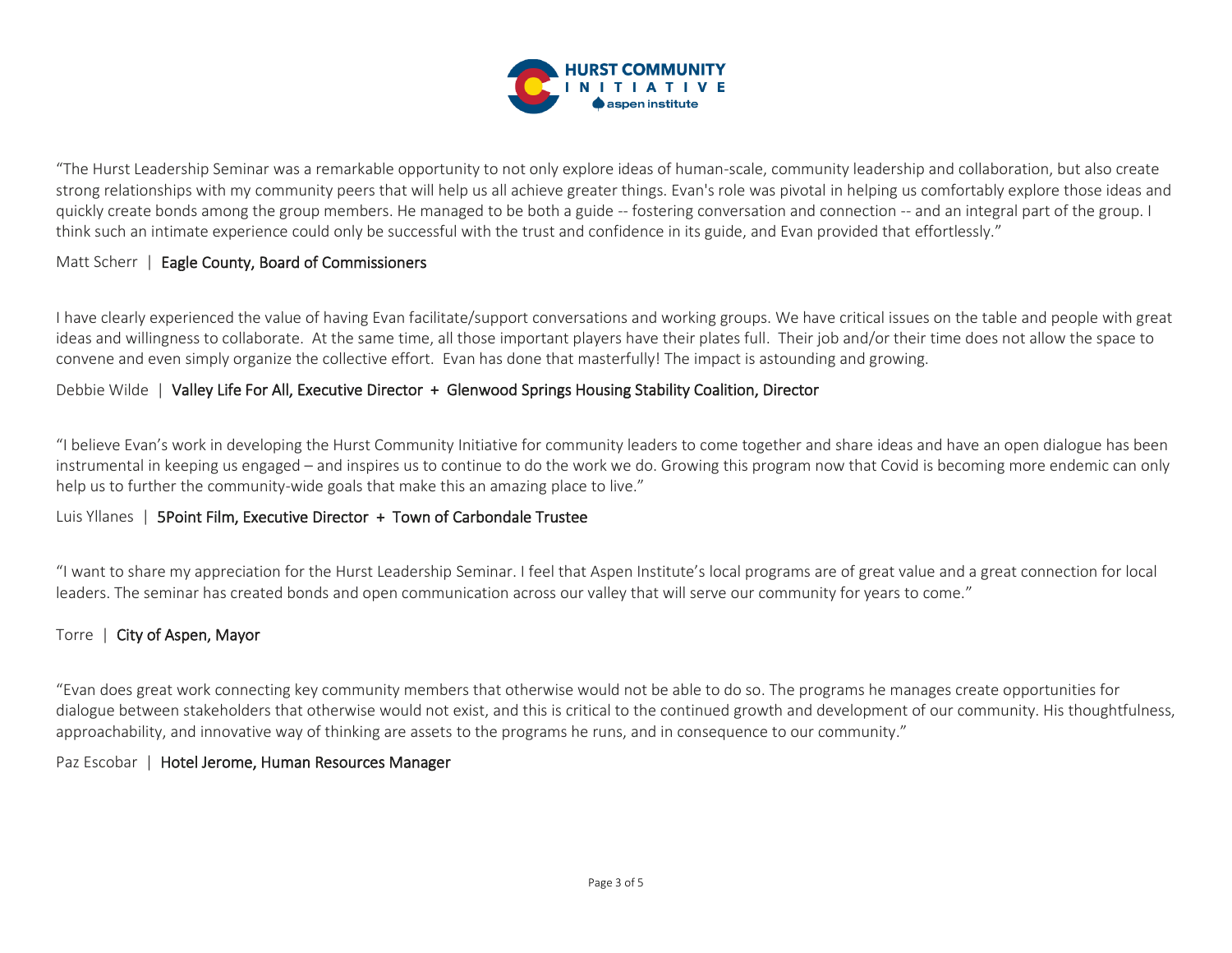

"We are living in unprecedented times that require collaboration and trust-building to spur innovation and economic growth. Thanks to Evan Zislis' thoughtful and inclusive leadership, diverse voices are problem solving and co-creating solutions to address the challenges and opportunities resulting from the pandemic. Our program, Latinos and Society, has on several occasions collaborated with Evan and the Hurst Community Initiative to uplift Latino voices and leaders making up 30% of the Roaring Fork Valley and adjacent communities. I look forward to continuing to find ways to integrate local Latino experience into the national narrative of economic mobility."

# Domenika Lynch | Aspen Institute Latinos & Society Program, Executive Director

"I've worked closely with Evan in developing and implementing several seminar programs in the Roaring Fork Valley—two for elected and non-elected leaders and another for high school students. In the course of working with Evan on those programs, I've come to know him well—and to be exposed to the other work he is doing as part of the Hurst Community Initiative. A few observations: First, Evan is a joy to work with. His commitment to mission is unsurpassed, as is his attention to detail, both administrative and in his sensitivity to working with people in a small community where personal relationships are paramount. Second, I have been impressed by Evan's vision for expansion—a comprehensive vision which is meaningful not only for the Institute's work in the Valley but for the flourishing of the region more generally. Third, Evan's work is a microcosm of the ways in which various Institute programs can work together to address local/regional needs and develop values-based leaders for the future. In short, because of the value of Evan's work to the Valley and beyond, and to the integration of Institute's programs, I strongly endorse both him and his work."

Todd Breyfogle, PhD | Aspen Institute Executive Leadership Seminars, Executive Director

"Evan's work with the Hurst Community Initiative puts *Aspen* in the Aspen Institute. His leadership and facilitation of solutions at the community level is precisely what the Institute needs to make the necessary contribution to the region it calls home. He is one of our organization's greatest collaborators, developing opportunities to bring the knowledge and assets of other programs to the region. I look forward to working with him and hope he gets every opportunity to expand his program."

# Tom Farrey | Aspen Institute Sports & Society Program, Executive Director

"Evan brings a fantastic energy to his work, and he is a valuable member of the Aspen Institute community."

# Sara Tsien Zetterli | Aspen Institute Program on Philanthropy & Social Innovation, Associate Director Finance and Operations

"Over the past two+ years, it has been impressive to see Evan create and bring to life the Hurst Community Initiative. The thought that he has put into this community-based program is absolutely impressive and seeing and hearing about how the communities are responding and participating is exciting. We are fortunate to live in a community that supports this type of outreach. I look forward to seeing how this continues to grow over the next several years."

Richard Stettner | Aspen Institute Aspen Campus Facilities and Operations, Vice President